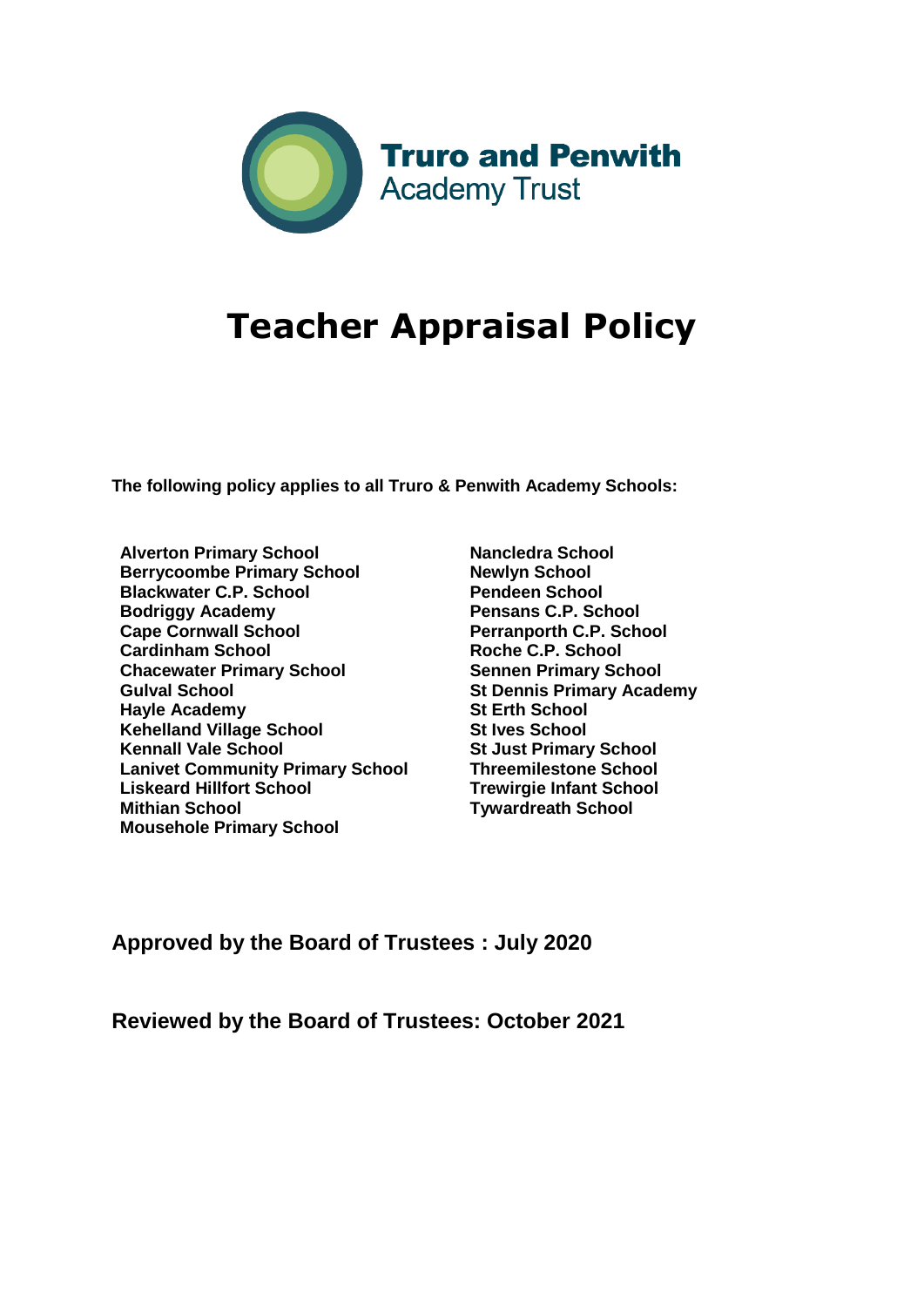## **TEACHER APPRAISAL POLICY**

## **1.0 INTRODUCTION**

This policy applies to all Teachers employed by Truro and Penwith Academy Trust (known as 'the Trust'), except those on contracts of less than one term, those undergoing induction and those who are subject of the formal capability procedure. It supersedes any local policies relating to the performance management of Teachers.

Teachers who are employed on a fixed term contract of less than one year will have their performance managed in accordance with the principles underpinning this policy. The length of the period will be determined by the duration of their contract and an individual teacher's objectives should take account of the length of contract.

Performance management procedures within each school are monitored by each school's Local Governing Body (LGB). This Policy will be regularly reviewed by Trustees.

Appraisal will be a supportive and developmental process designed to ensure that all teachers have or fully develop the skills and access to support they need to carry out their role effectively. It will help to ensure that teachers are able to continue to improve their professional practice and to develop as teachers. The annual appraisal review and planning meeting is one moment in a continuous and comprehensive cycle of performance management. Performance management (PM) continues throughout the year with ongoing monitoring. It is a collaborative process and it operates within the culture of the school: with positive school improvement being the shared goal.

The appraisal period will run for twelve months but there is flexibility to have a longer or shorter appraisal period when teachers begin or end employment with a school.

#### **2.0 RESPONSIBILITIES**

The review of the Teacher will be undertaken by the Headteacher or another member of the senior or middle Leadership Team who is a qualified teacher.

The choice of appraiser is for the Headteacher to determine. Where teachers have an objection to the Headteacher's choice, their concerns will be set out in writing and carefully considered by the Headteacher who will suggest an alternative appraiser where this is appropriate... Any refusal by the Headteacher to change appraiser will be documented within the appraisal report with reasons set out.

Where it becomes apparent that the appraiser appointed by the Headteacher will be absent for the majority of the appraisal cycle, the Headteacher may perform those duties or delegate those duties for the duration of that absence.

If the Headteacher appoints an appraiser who is not the teacher's line manager, the appraiser to whom those duties are delegated will have an appropriate position within the school's staffing structure, together with the necessary background knowledge, skills and training to undertake the role.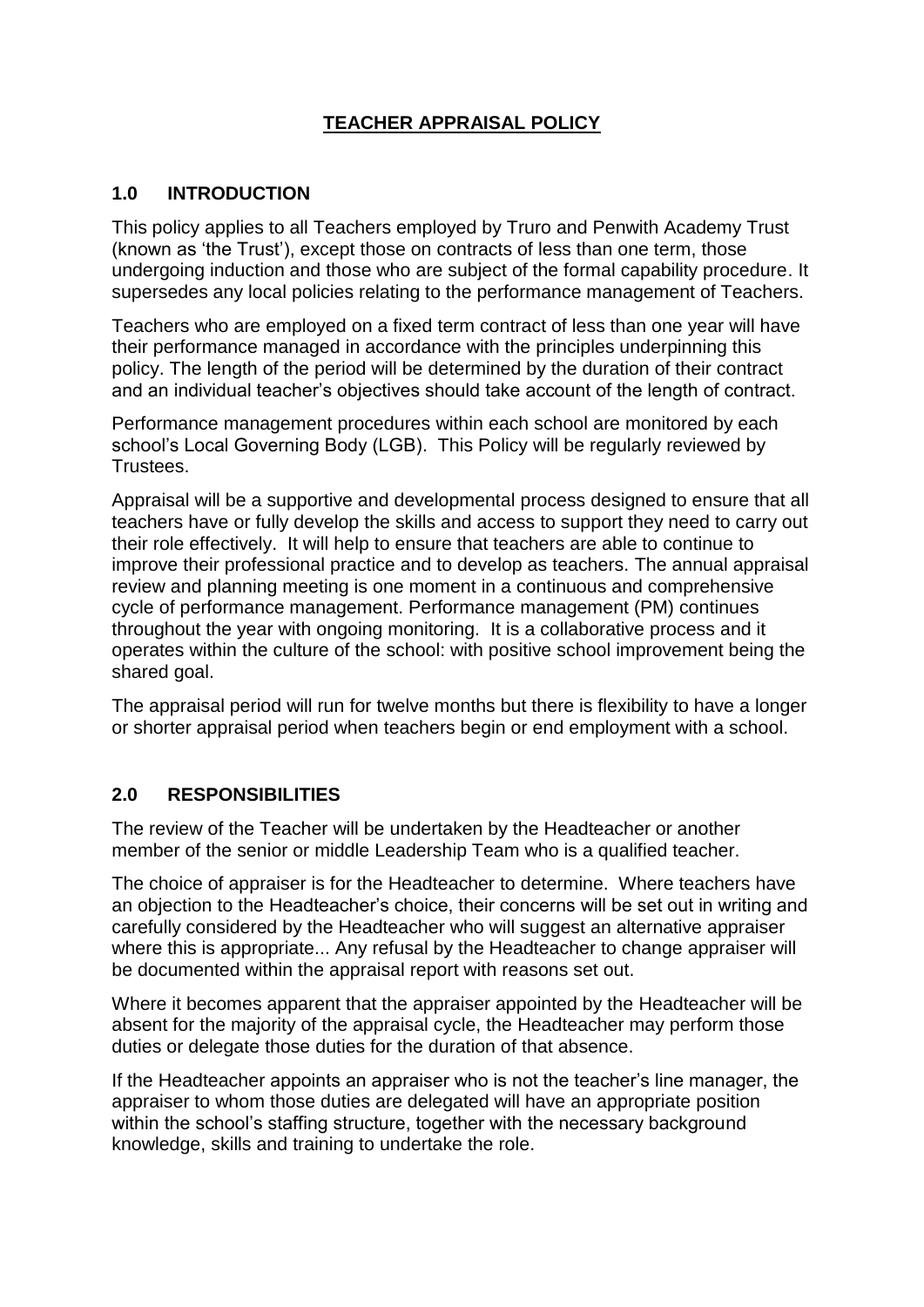The appraiser will ensure that the objective setting and performance review, take account of the school priorities as set out in the School Development Plan (SDP) and the school self-evaluation (SEF Summary).

## **3.0 PROCEDURE**

## 3.1 Review and Planning Meeting

The Teacher and appraiser will agree a date, during directed time, to review the previous academic year's PM targets and to plan for the PM targets for the new academic year, and this must take place by the 31<sup>st</sup> October.

The Teacher will be advised to consider the self- review form (Appendix 1) by way of preparation for the meeting.

At the start of every review and planning meeting the Headteacher will ask after the Teachers wellbeing (see Appendix 2).

The meeting will involve the Headteacher (or nominated appraiser) meeting with the teacher. The purpose of the review meeting will be to:

- assess the extent to which the appraisee has met their objectives (and good progress towards the achievement of a challenging objective will be reviewed favourably).
- determine whether there has been successful overall performance in confirming the appraisee continues to meet the relevant Teachers Standards as listed in the School Teachers Pay and Conditions document.
- if necessary, identify the need for additional support, training or development and how this will be met

The appraisee will receive as soon as possible following the end of each appraisal period, and have the opportunity to comment on in writing, a written appraisal statement (see appendix 2) and a summary of the new objectives set, which will have been agreed in the discussion between the appraiser and appraisee.

The appraisal statement will include:

- Details of the appraisee's objectives for the appraisal period in question,
- An assessment of the appraisee's performance of their role and responsibilities against their objectives,
- An assessment of the appraisee's subsequent training and development needs and identification of any action that should be taken to address them by both parties,
- A space for the appraisee's own comments, although appraisees may at any point append their comments alongside their objectives

The assessment of performance and of training and development needs will inform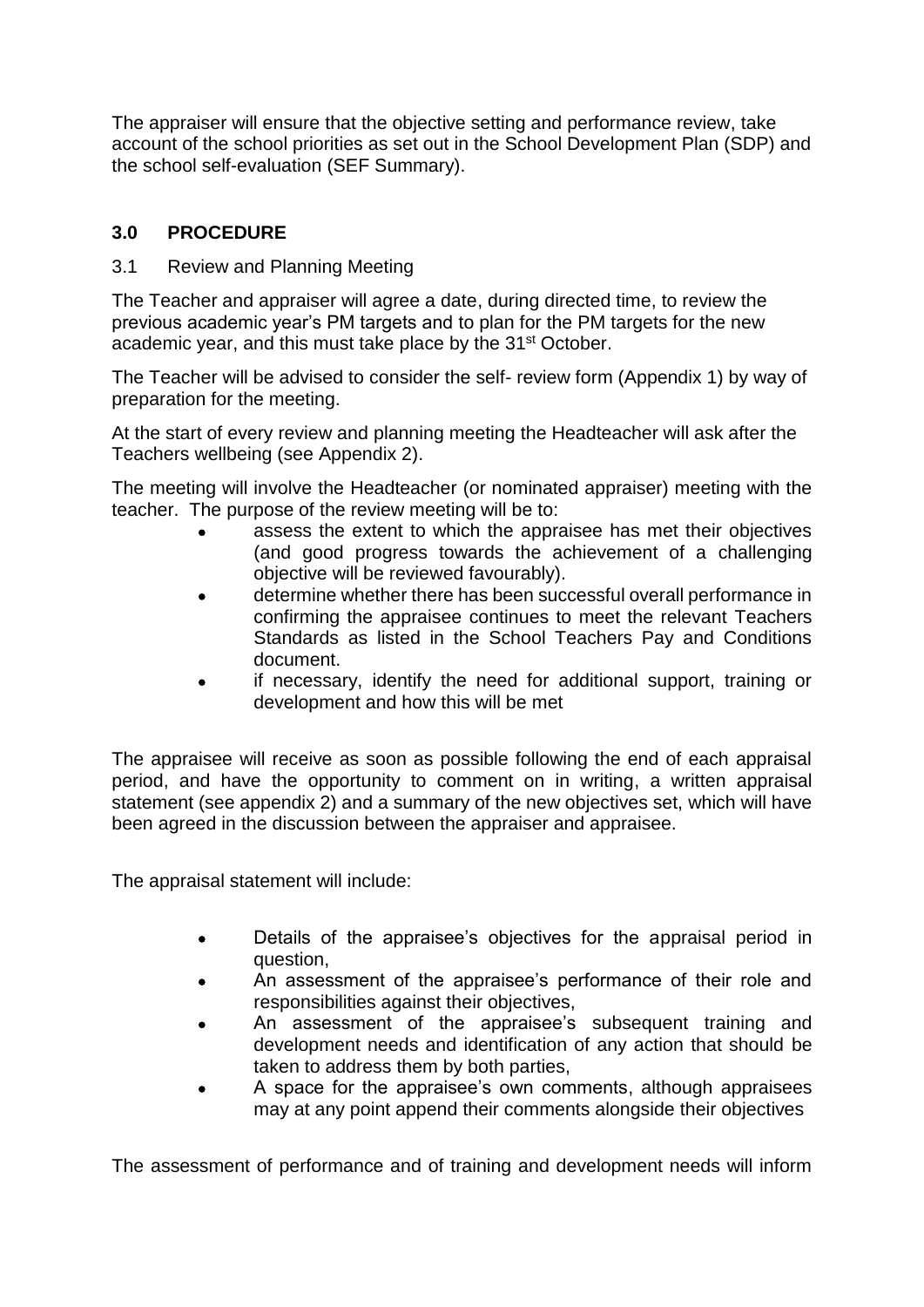the planning process for the following appraisal period. At this meeting, objectives will also be agreed for the next academic year.

### 3.2 Objectives

Objectives will be appropriate to the teacher's role and level of experience. Objectives will contribute to improving the education of pupils and will be linked to the school's development plan.

In setting the objectives, appraisers will have regard to what can reasonably be expected in the context of roles, responsibilities and experience, consistent with the school's strategy for achieving a work/life balance for all staff. Numerical objectives should be avoided. Teachers may, at any point, append their comments alongside their objectives.

The appraiser and appraisee will seek to agree the objectives. Objectives may be revised by agreement if circumstances change. Objectives will be moderated across the school by the Headteacher to ensure that they are consistent between teachers with similar experience and levels of responsibility. Should the objectives not be agreed, the final decision on allocation of objectives (and supporting rationale) rests with the Headteacher.

Setting more than three objectives, or, for example, using sub-targets, can lead to teachers experiencing unreasonable workload and pressure, making the objectives more difficult to achieve. Therefore, other than in exceptional circumstances, **no teacher will have more than three agreed objectives.**

The appraiser will take into account the effects of an individuals' circumstances, including any disability, when agreeing objectives. For example, this might include a reasonable adjustment to allow an individual slightly longer to meet an objective than might otherwise be the case. When a teacher returns from a period of extended absence, objectives may be adjusted to allow them to re-adjust to their working environment. Any reasonable adjustments must be based on objective medical evidence, obtained via a professional source (e.g. Occupational Health). Any such evidence must be considered as advice and duly considered in line with the requirements of the Equality Act 2010.

Before, or as soon as practicable after, the start of each appraisal period, the appraiser will discuss, and wherever possible agree with each teacher, the evidence base to be used for assessment at the end of the appraisal period. The evidence base may vary according to the chosen objectives and any development focus.

The objectives will be clearly detailed on the Appraisal Statement (shown at Appendix 2), together with the evidence to be used, the success criteria and any training and development needs.

#### **4.0 REVIEWING PERFORMANCE**

a. Observation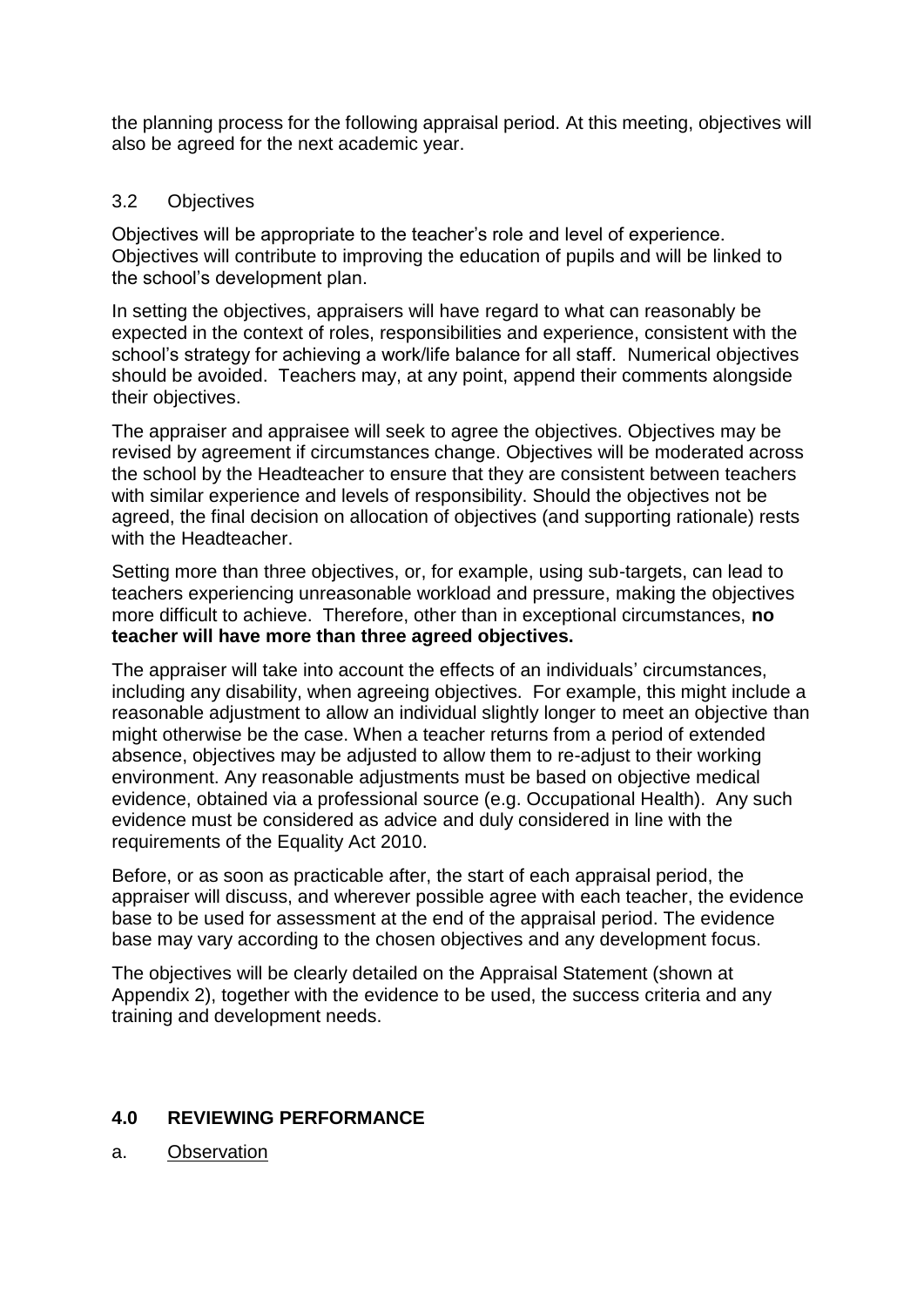The effective implementation of the appraisal process requires lesson observation to be a constructive process of mutual and shared engagement within an atmosphere of support and co-operation.

Classroom observation will be carried out by qualified teachers. Example classroom visit protocols are available on Connect.

For the purposes of appraisal, teachers' classroom practice will be observed on an appropriate and reasonable number of occasions and will, as far as possible, be agreed by the appraiser with the appraisee based on the individual circumstances of the teacher and the overall needs of the school.

Headteachers or other leaders with responsibility for learning and teaching standards may 'drop in' or undertake other observations to evaluate the standards of teaching and learning and to ensure that high standards of professional performance are established and maintained. The length and frequency of 'drop in' or other observations will vary depending on specific circumstances.

For the purpose of professional development, feedback about lesson observations should be developmental, and provide clear priorities for improvement, identifying effective practice and recognising success.

Teachers whose posts have responsibilities beyond the classroom may also have their performance of those responsibilities observed and assessed.

#### b. Development and Support

Appraisal is a supportive process which will be used to inform continuing professional development. The Trust's culture is one in which all teachers take responsibility for improving their teaching through appropriate professional development, through agreed peer observation for example. Professional development will be linked to school improvement priorities and to the on-going professional development needs and priorities of individual teachers.

#### c. Interim review(s)

An interim review may be held at an appropriate point during the appraisal cycle i.e. at a point when there has been sufficient time for progress to have been made. This will normally be by February half term. The purpose of the interim review is to assess progress against objectives.

If an appraiser identifies through the appraisal process that performance difficulties experienced by a teacher are such that, if not rectified, could lead to the need for additional support, the appraiser, the Headteacher, or a member of the leadership team, will, as part of the appraisal process meet the teacher at an interim review to identify this additional support and ensure that appraisal objectives are directed at the areas requiring improvement or leading to concern.

There may be some cases when a review of the updated appraisal plan is required part way through this process either at the request of the appraiser or the teacher.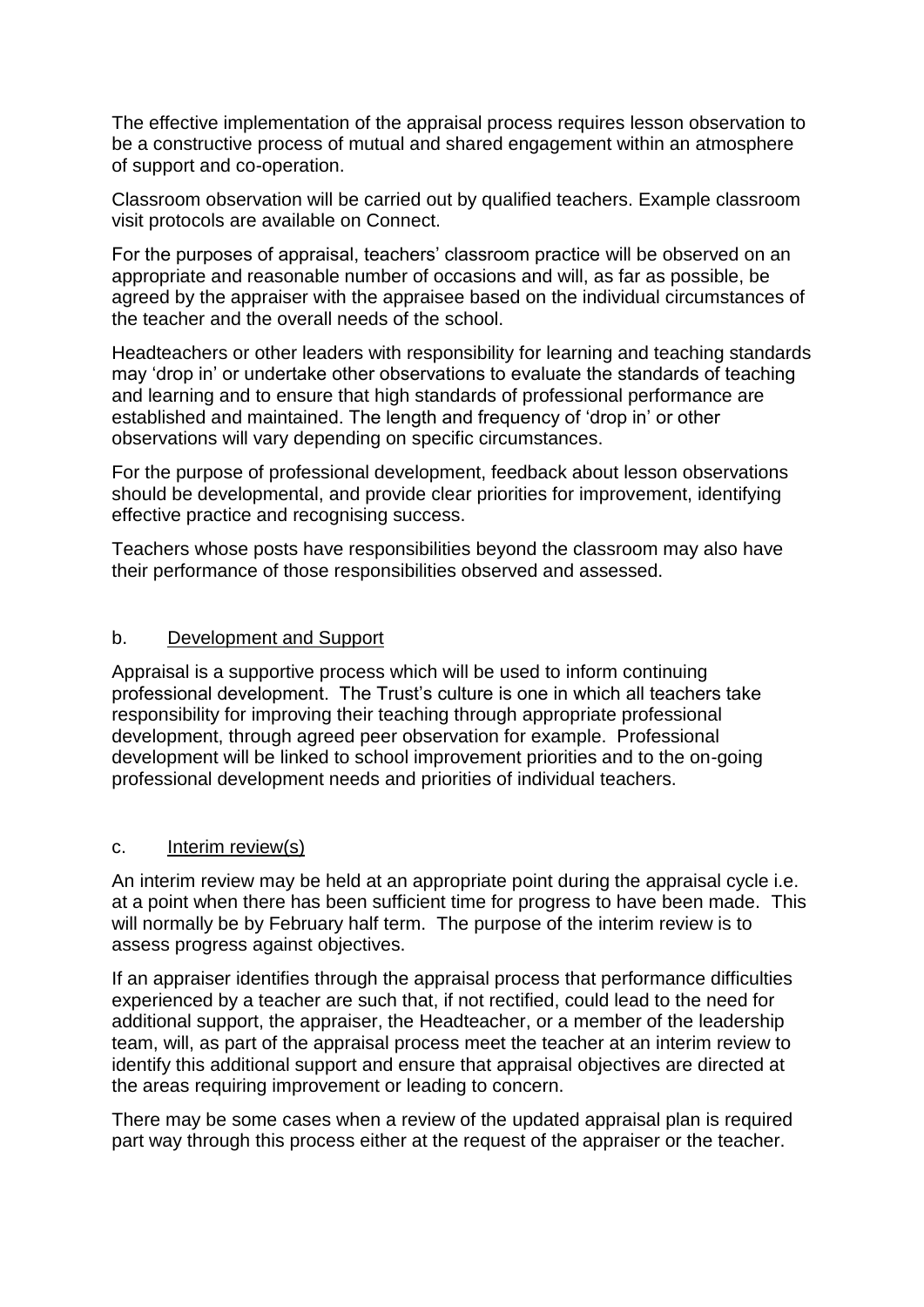When working with a teacher who is experiencing difficulties with their performance, the objective is to provide support and guidance through the appraisal process in such a way that the teacher's performance improves and the difficulties are, therefore, resolved.

The appraiser must ensure that any improvements required are made clear and appropriate support is agreed and put in place. (This may involve reviewing and revising the appraisal objectives). The teacher will be given time to access this support and prompt and constructive feedback will be given in a timely manner.

If, at the end of this period of support there remain concerns, the appraiser will inform the teacher and contact TPAT HR with a view to moving to the Capability Procedure (see paragraph 7.0).

#### d. Pay progression

In accordance with the TPAT Pay Policy, decisions regarding pay progression will be made with reference to appraisal reports and the pay recommendations they contain. In the case of NQT/ECTs, pay decisions will be made by means of the statutory induction process.

All teachers on Main Pay Range who achieve a successful appraisal review can expect progression, one annual point at a time, to the top of their pay range. Any increase in pay will be backdated to be effective from 1 September.

If a teacher wishes to be considered for progression to the Upper Pay Range, then the process in the TPAT Whole School Pay Policy will be followed.

#### **5.0 REPORTING ARRANGEMENTS**

Each teacher's performance will be formally assessed in respect of each appraisal period. The teacher will receive a written appraisal report as soon as practicable following the end of each appraisal period and wherever possible, within 10 working days of the review having taken place. The teacher will have the opportunity to comment on this report which will include:

- details of the teacher's objectives for the appraisal period in question;
- an assessment of the teacher's performance of their role and responsibilities against their objectives, and against the relevant standards;
- an assessment of the teacher's training and development needs and identification of any action that needs to be taken to address them;
- a recommendation on pay where that is relevant in accordance with the schools pay policy;
- a space for the teacher's own comments;

Where there are concerns about a teacher's performance this will be highlighted at the earliest opportunity in the cycle, to facilitate appropriate support and to avoid wherever possible, a situation where a teacher may not achieve their objectives within the appraisal cycle.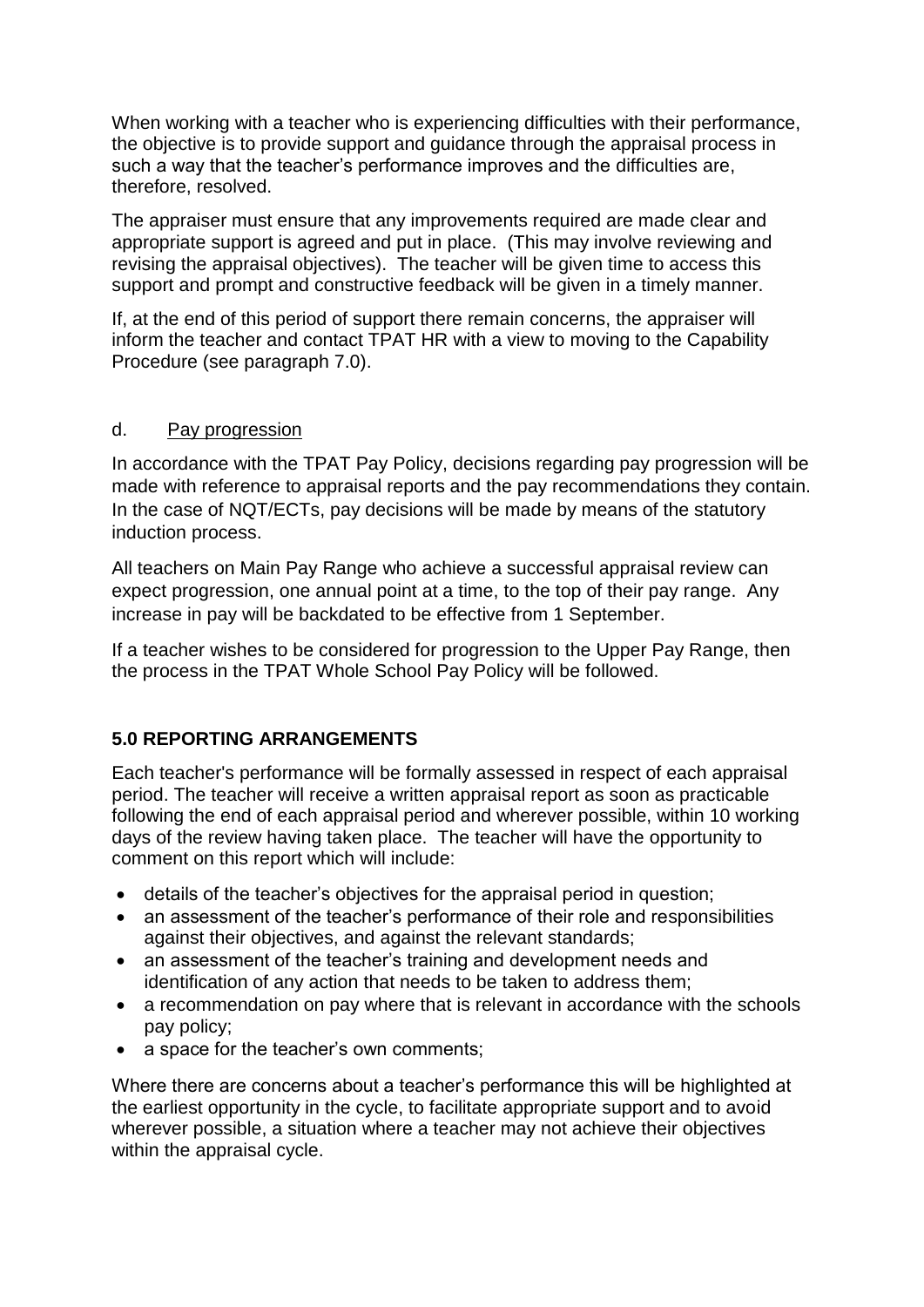The assessment of performance and of training and development needs will inform the planning process for the following appraisal period.

## **6.0 APPEALS**

Appraisees have a right of appeal against the written appraisal report. The Headteacher will ensure teachers are aware of their right of appeal. Appraisee's can appeal against any aspect of the application of the procedure but not against the procedure itself. Reasons for the appeal should be stated in writing to the Headteacher who will arrange to meet with the employee to discuss the concerns. There is no further right of appeal. An employee has the right to representation at these meetings from a work colleague or trade union official. A representative from the HR function will also attend. Additionally, the Headteacher will notify any teacher who has not been recommended for pay progression of the date when the Local Governing Body meets to consider pay recommendations, following which the teacher may exercise the right of appeal.

## **7.0 TRANSITION TO CAPABILITY**

If insufficient progress and improvement has been made during the appraisal period, the teacher will be invited to a transition meeting with the Headteacher, to determine whether the Capability Procedure needs to be commenced (initially the concerns will be managed in accordance with the informal capability process) or whether the appraisal process remains in place with augmented support.

Approved by Board of Trustees July 2020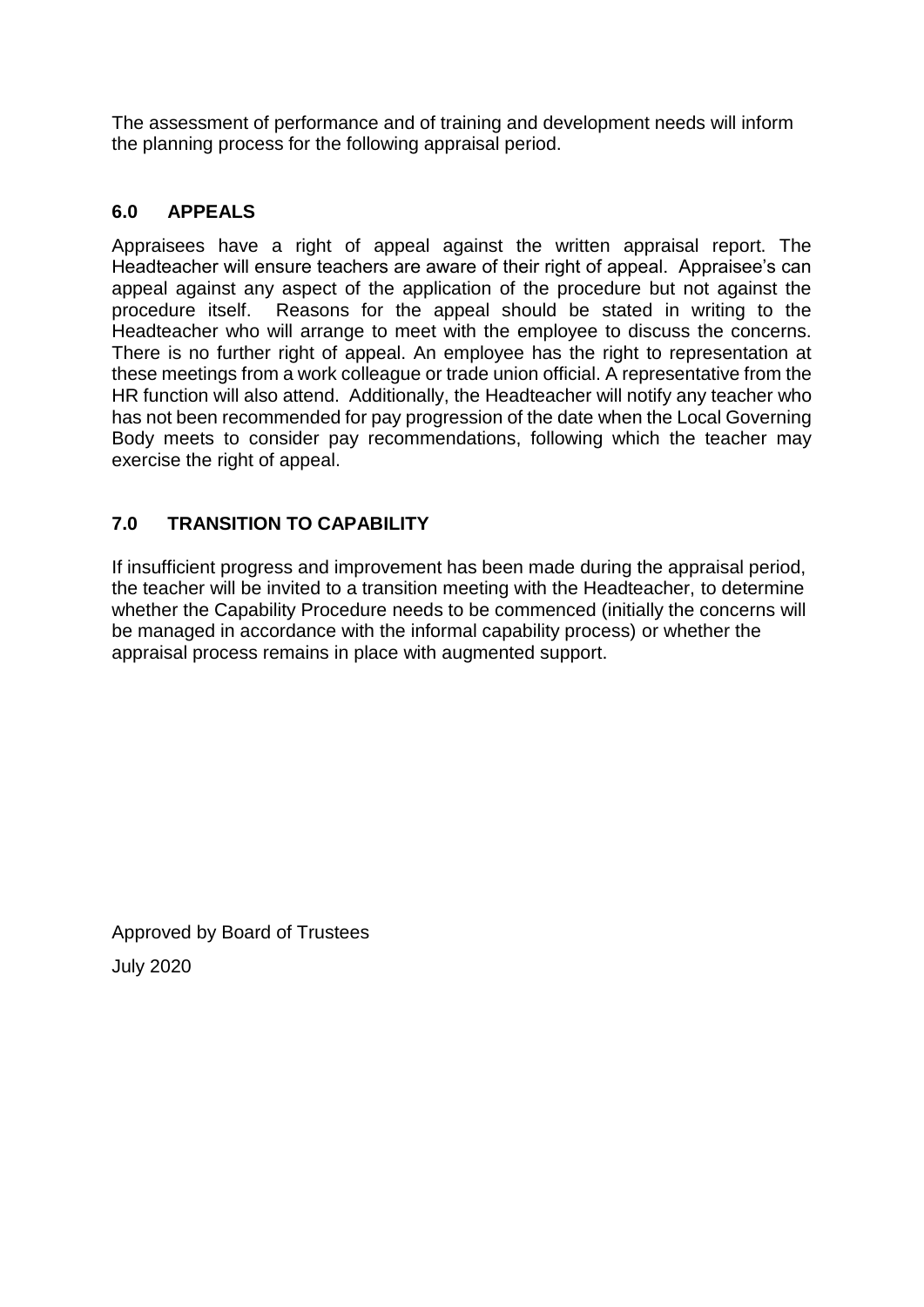

Appendix 1

## **Pre Appraisal Meeting Template - Teacher Self Review**

This may be used as an aide memoire to help teachers in their preparation for appraisal meetings.

| What have your successes been over the past year in<br>relation to the following (as appropriate to role/impact<br>and current objectives): | <b>Notes/Evidence/Dates</b> |
|---------------------------------------------------------------------------------------------------------------------------------------------|-----------------------------|
| <b>Pupils?</b>                                                                                                                              |                             |
| attainment                                                                                                                                  |                             |
| progress                                                                                                                                    |                             |
| behaviour / attitudes                                                                                                                       |                             |
| attendance                                                                                                                                  |                             |
| safeguarding/ welfare and guidance                                                                                                          |                             |
| wider contributions                                                                                                                         |                             |
| <b>Curriculum development?</b>                                                                                                              |                             |
| Development of plans and resources                                                                                                          |                             |
| increased personal knowledge                                                                                                                |                             |
| use of assessment procedures                                                                                                                |                             |
| professional use of ICT skills                                                                                                              |                             |
| contribution to wider curriculum e.g. clubs/trips/                                                                                          |                             |
| visits/external school partnerships                                                                                                         |                             |
| Support for wider aspects of school life?                                                                                                   |                             |
| development and implementation of                                                                                                           |                             |
| systems//processes                                                                                                                          |                             |
| contribution to policy development                                                                                                          |                             |
| membership of working/project groups?                                                                                                       |                             |
| Support for other staff/ team members and impact?                                                                                           |                             |
| shared new knowledge or skills                                                                                                              |                             |
| built significant relationships                                                                                                             |                             |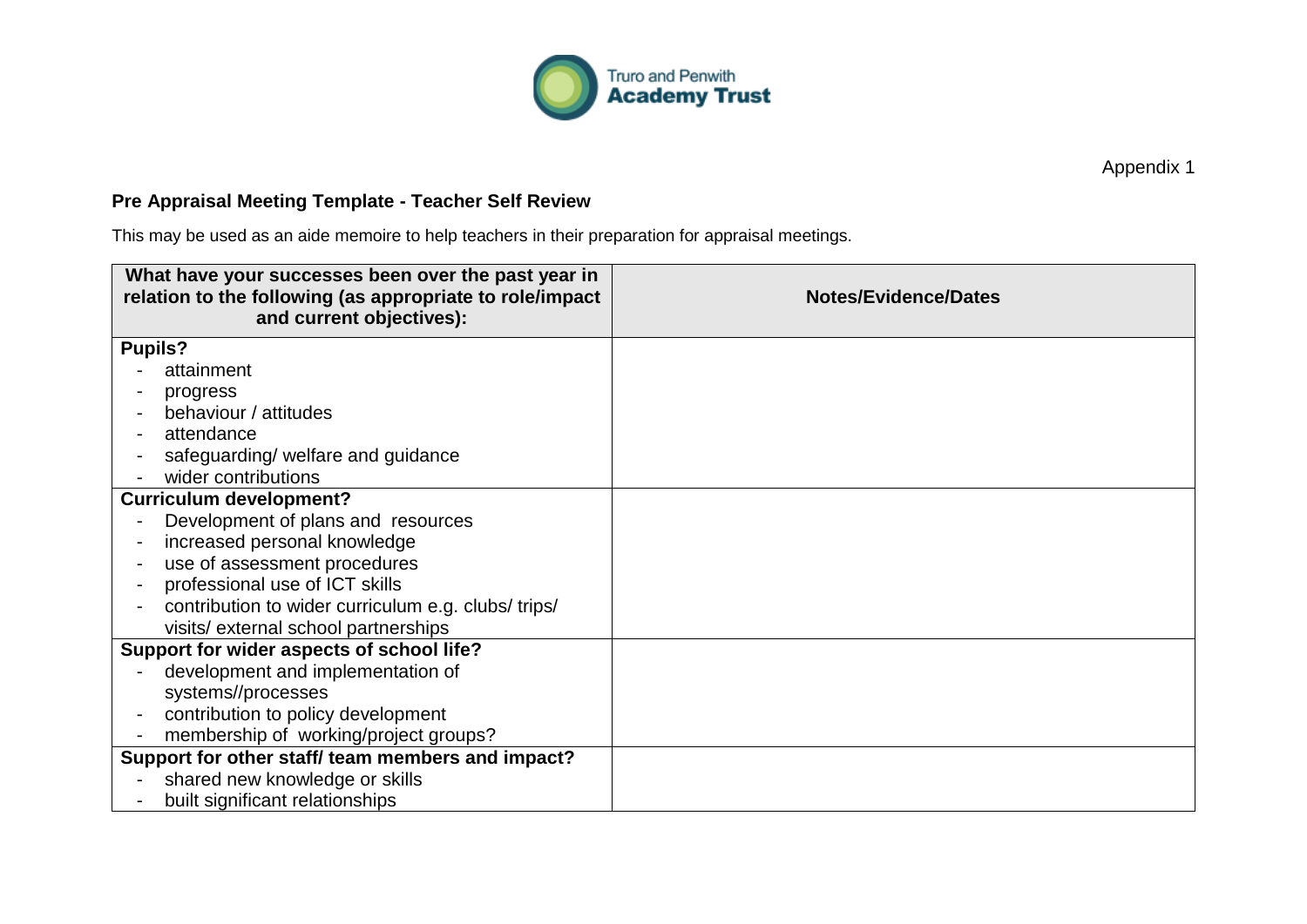

| What have your successes been over the past year in<br>relation to the following (as appropriate to role/impact<br>and current objectives): | <b>Notes/Evidence/Dates</b> |
|---------------------------------------------------------------------------------------------------------------------------------------------|-----------------------------|
| mentored/coached a colleagues                                                                                                               |                             |
| provided professional development activities/                                                                                               |                             |
| resources                                                                                                                                   |                             |
| What learning or development opportunities have you                                                                                         |                             |
| undertaken over the year and the impact?                                                                                                    |                             |
| professional learning courses/networks/events                                                                                               |                             |
| shadowing/ observing colleagues                                                                                                             |                             |
| peer reviews                                                                                                                                |                             |
| learning from observation                                                                                                                   |                             |
| reading / internet research                                                                                                                 |                             |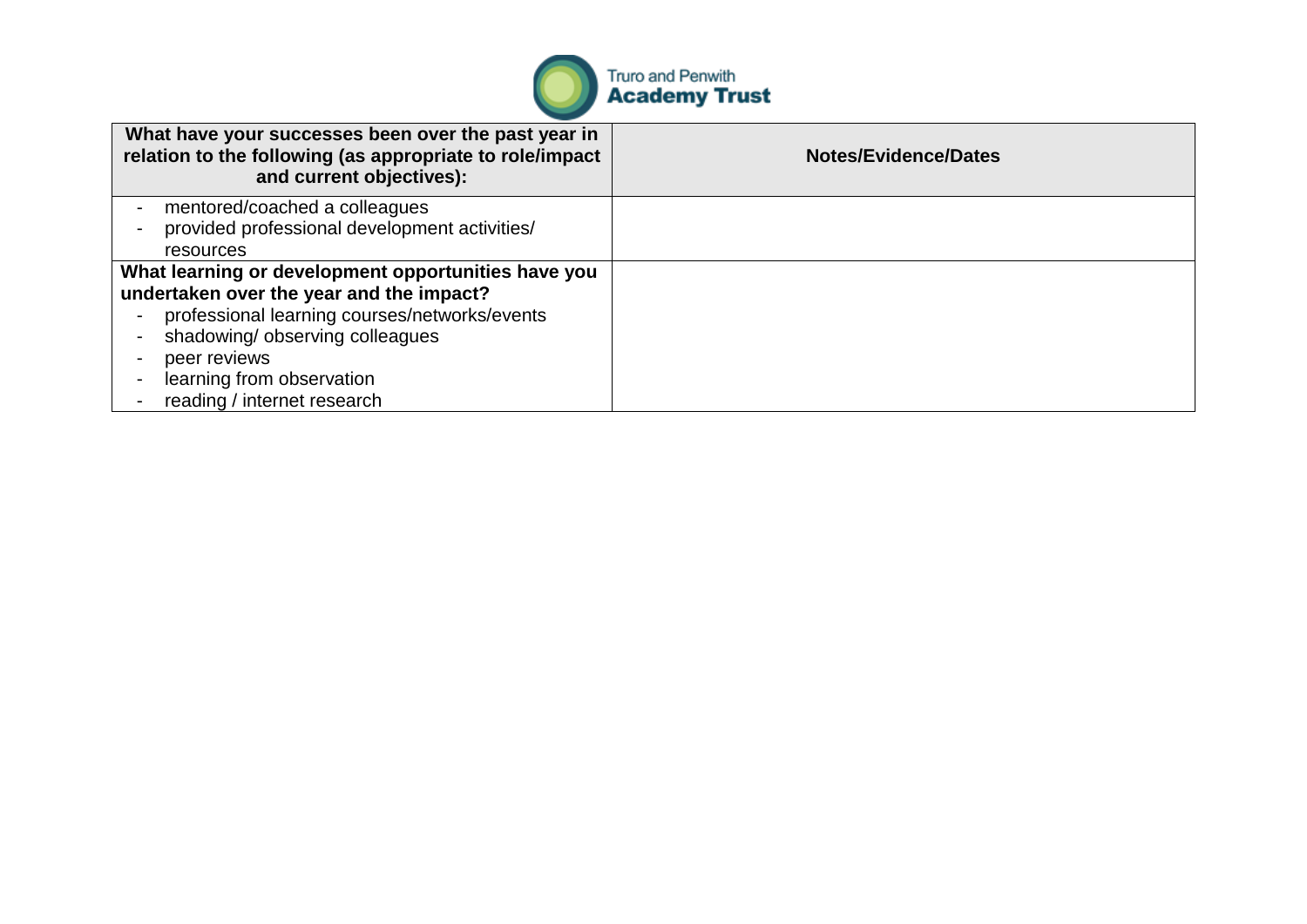

Appendix 2

## *Teacher Appraisal Statement for (School name?) 20\_\_/20\_\_*

| Name/appraisee:                          | <b>Post held:</b>       |
|------------------------------------------|-------------------------|
| Name and role of line manager/appraiser: |                         |
| Date of review and planning meeting:     | Date of interim review: |

## **REVIEW OF PREVIOUS OBJECTIVES**

| Objective | <b>Success criteria</b> | <b>Evidence including lesson</b><br>observations | Met/<br>not met | <b>Resulting training</b><br>needs |
|-----------|-------------------------|--------------------------------------------------|-----------------|------------------------------------|
| 1.        |                         |                                                  |                 |                                    |
|           |                         |                                                  |                 |                                    |
|           |                         |                                                  |                 |                                    |
|           |                         |                                                  |                 |                                    |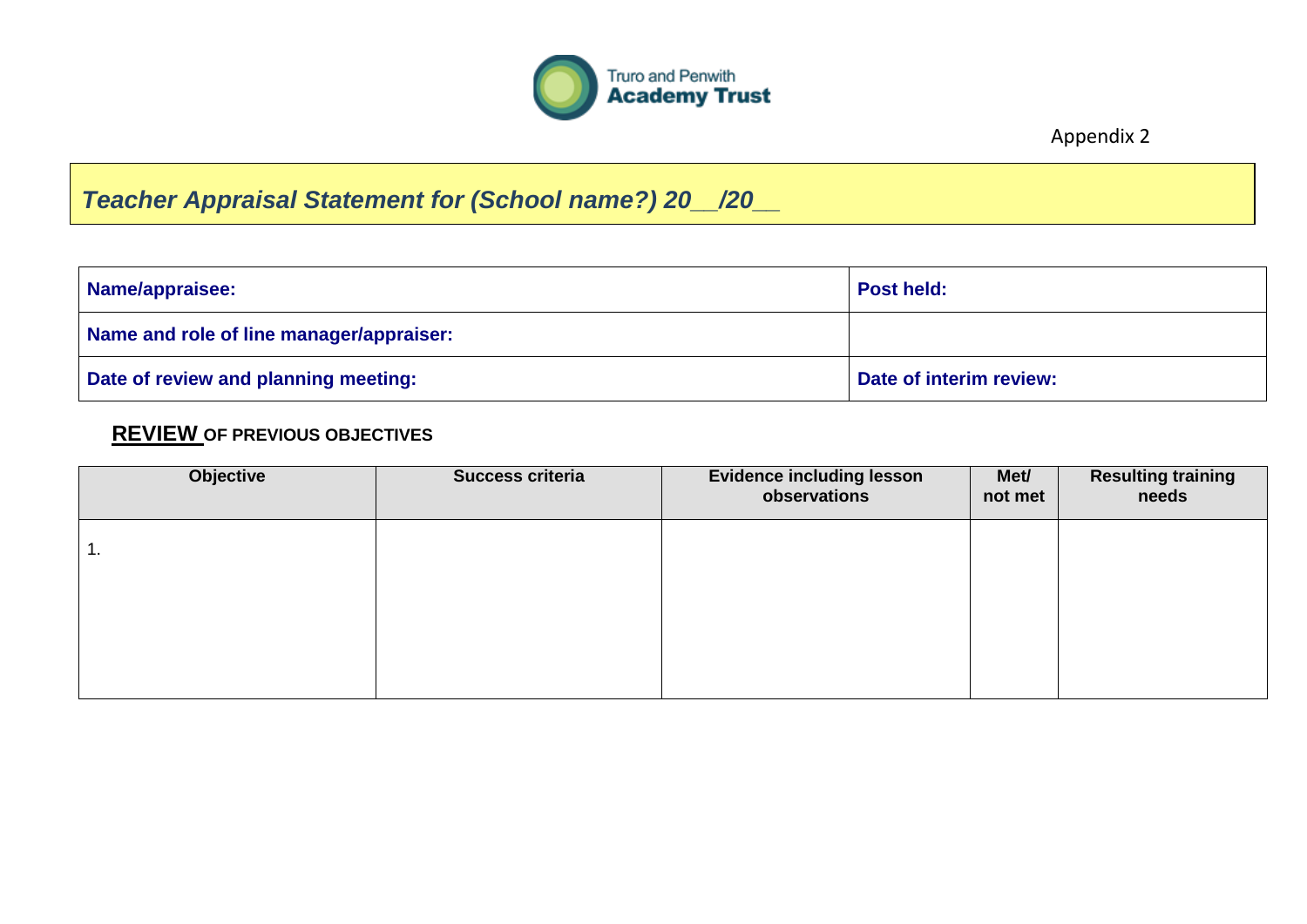

| Objective       | Success criteria | Evidence including lesson<br>observations | Met/<br>not met | <b>Resulting training</b><br>needs |
|-----------------|------------------|-------------------------------------------|-----------------|------------------------------------|
| 2.              |                  |                                           |                 |                                    |
|                 |                  |                                           |                 |                                    |
|                 |                  |                                           |                 |                                    |
| 3.              |                  |                                           |                 |                                    |
|                 |                  |                                           |                 |                                    |
|                 |                  |                                           |                 |                                    |
| <b>COMMENTS</b> |                  |                                           |                 |                                    |
|                 |                  |                                           |                 |                                    |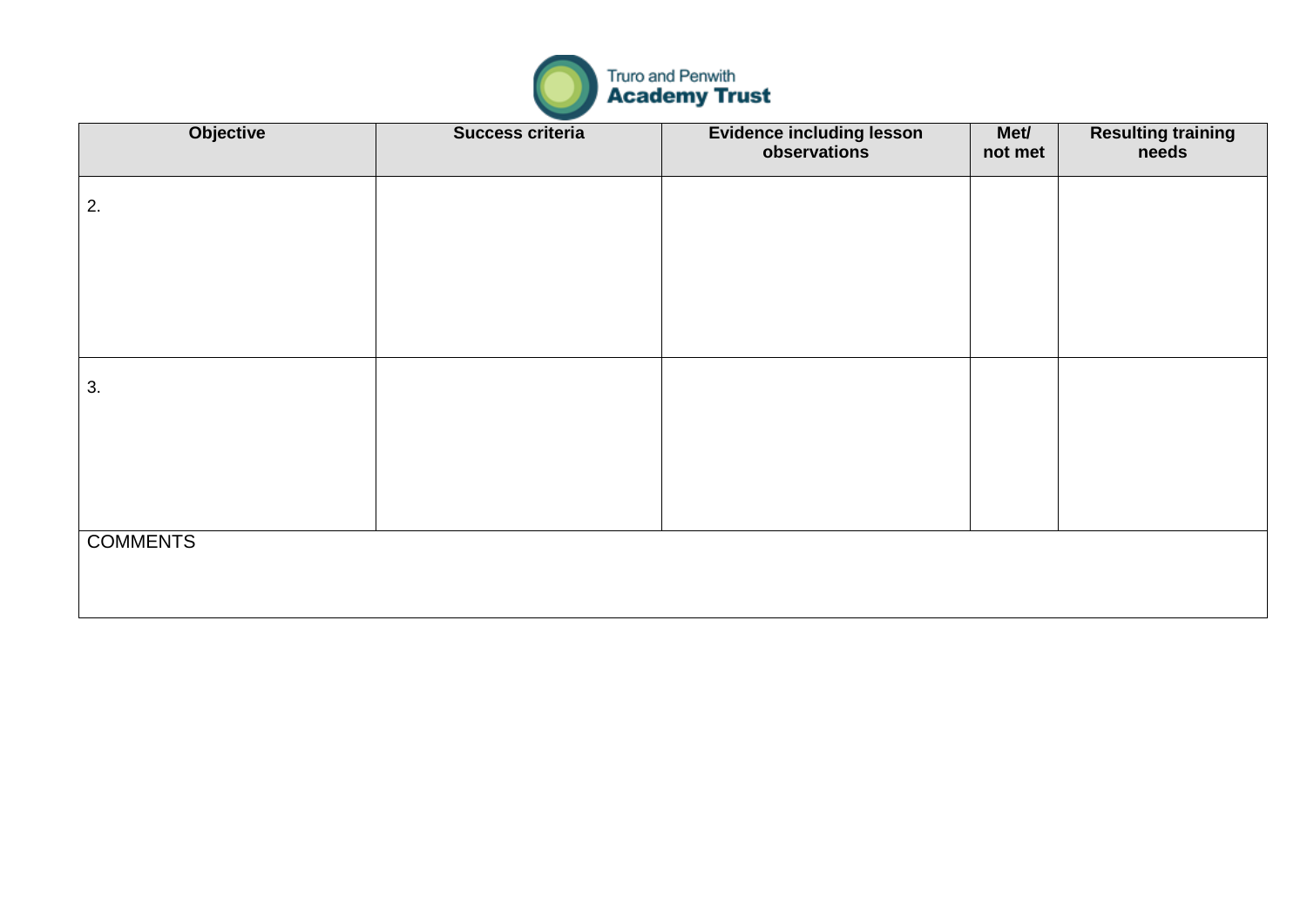

**Assessment of overall performance**

**Recommendation for pay progression (where applicable)**

## **PLANNING OBJECTIVES FOR NEXT 12 MONTHS**

|                        | Date 20XX - 20XX        |                                                          |                                       |
|------------------------|-------------------------|----------------------------------------------------------|---------------------------------------|
| <b>Objectives</b>      | <b>Success Criteria</b> | <b>Planned evidence including</b><br>lesson observations | <b>Training and development needs</b> |
| <b>Objective One</b>   |                         |                                                          |                                       |
| <b>Objective Two</b>   |                         |                                                          |                                       |
| <b>Objective Three</b> |                         |                                                          |                                       |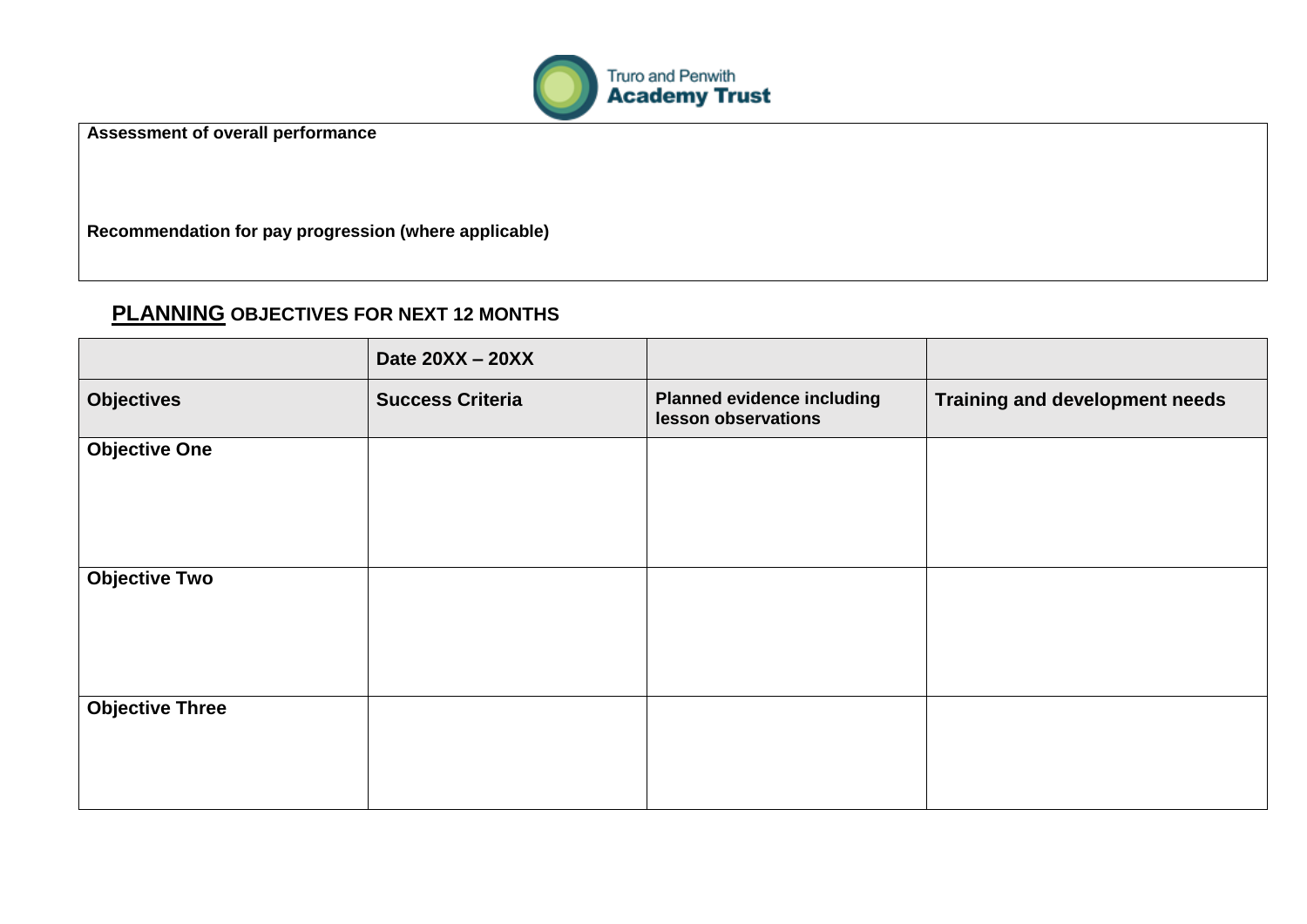

| Comments |  |  |
|----------|--|--|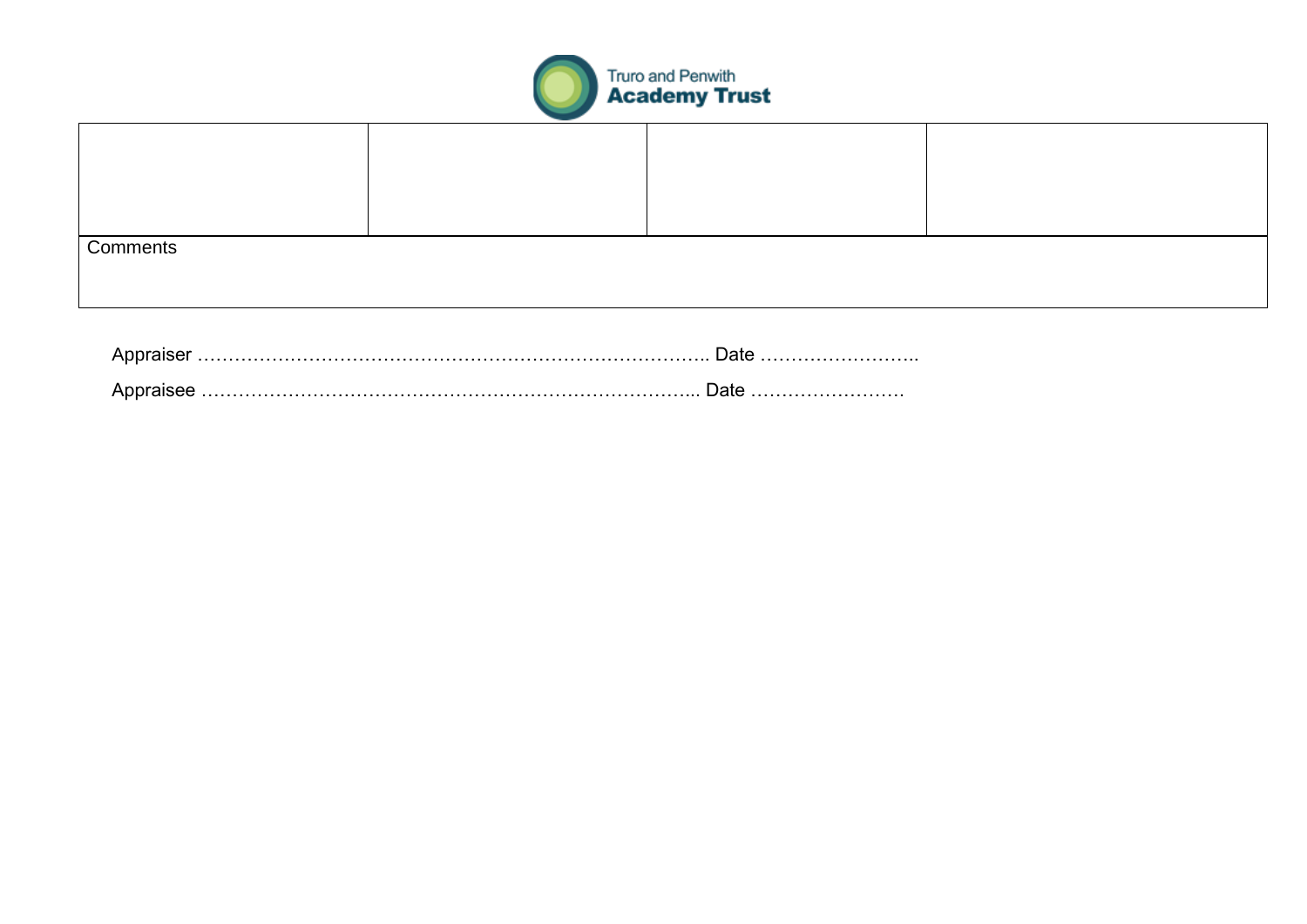

| <b>Interim</b><br><b>Review</b>   |                    | <b>Achieved</b> | <b>Working Towards</b> | <b>Support required</b> | <b>Comments</b> |
|-----------------------------------|--------------------|-----------------|------------------------|-------------------------|-----------------|
| (By<br>February<br>half term)     | <b>Objective 1</b> |                 |                        |                         |                 |
| <b>Progress</b>                   | <b>Objective 2</b> |                 |                        |                         |                 |
| being made<br>towards<br>targets: | Objective 3        |                 |                        |                         |                 |
|                                   | <b>COMMENTS</b>    |                 |                        |                         |                 |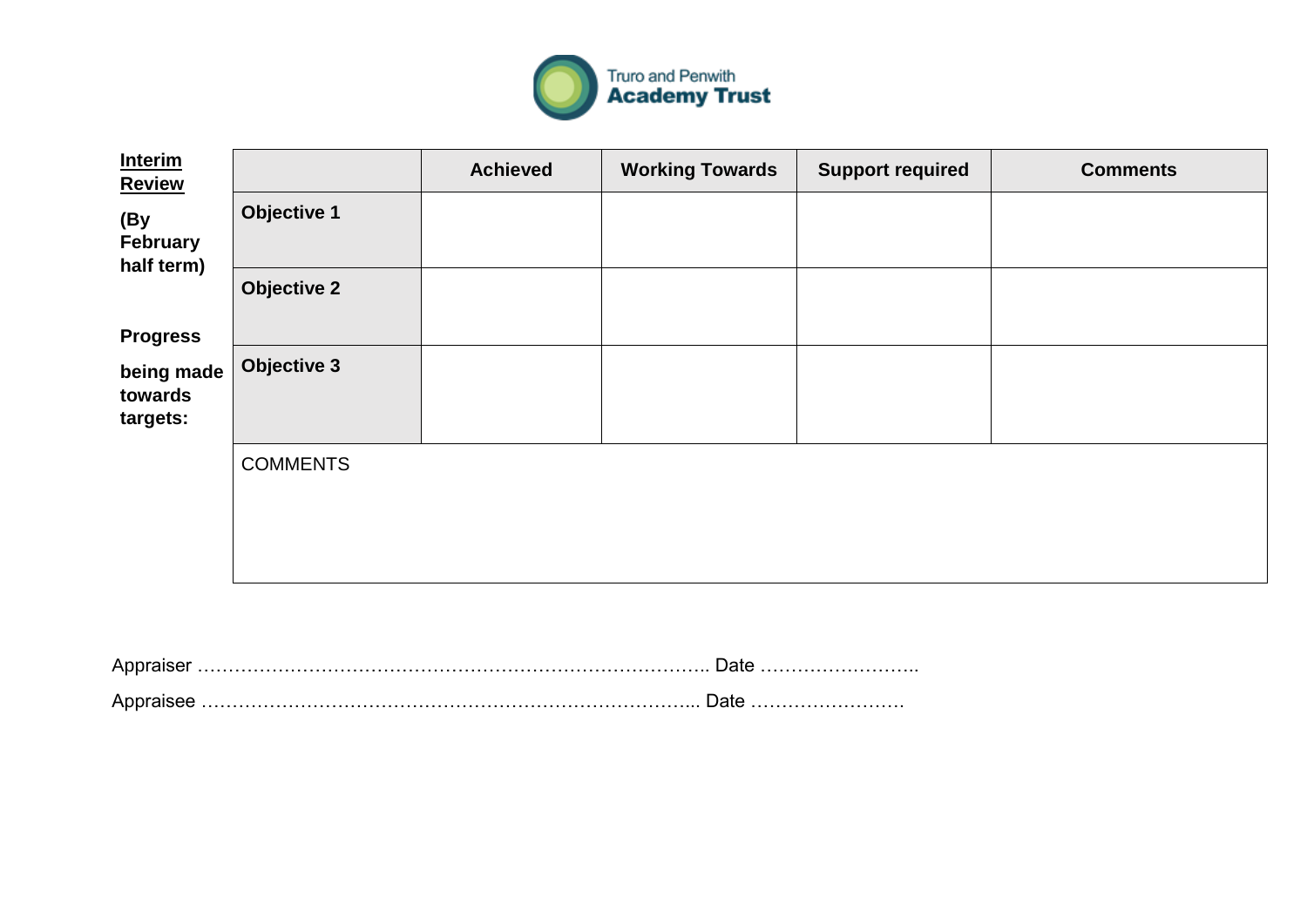

#### **INCORPORATING STAFF WELLBEING INTO PERFORMANCE MANAGEMENT/APPRAISAL DISCUSSIONS**

This should be read by all Headteachers and Line Managers and incorporated into ALL performance management (PM)/appraisal discussions for all TPAT staff.

#### 1.0 INTRODUCTION

TPAT recognises that good performance helps everyone in the organisation and that staff well-being is essential for that to happen. Formalising the importance of well-being at work helps managers and employees focus on healthier ways of working.

Wellbeing is all about holistic health, including the physical and emotional. When staff have good levels of wellbeing they feel that life is in balance and generally cope well. They feel motivated and engaged, they're resilient and able to deal effectively with daily troubles, as well as 'bounce back' from life's challenges.

One of the most poignant starting points for well-being at work is enabling employees to reach out when they are feeling overwhelmed. TPAT want to provide an opportunity to all employees to be able to ask for support when they need it.

Whilst staff can approach their Headteacher or Line Manager at any time, by asking Managers to discuss staff wellbeing as part of the PM process, there is an immediate focus and formal dialogue about that employee's wellbeing.

#### 2.0 Wellbeing in the PM Process

Schools are social environments where employees interact, so the wellbeing of one member of staff can impact on others. This means that not only does wellbeing affect an individual's performance, it can also affect the performance of colleagues around them. Good staff wellbeing is essential for cultivating a mentally healthy school, for retaining and motivating staff and for promoting pupil wellbeing and attainment.

In the school, being able to effectively manage performance also has huge potential to improve employee wellbeing. If employees feel comfortable, are able to be open and honest, and know they have access to the right support, they are much more likely to achieve great things.

Regular catch ups between Headteachers/ managers and employees are important. They give staff a voice and help to make conversations about work-life balance, stress and mental health easier.

#### 3.0 Wellbeing questions

At the start of every PM discussion (planning and review meeting), Headteachers /managers should begin the dialogue by asking about their employee's health and wellbeing.

The questions to be asked may include;

- How are you feeling do you have a good work/life balance?
- Are you feeling positive about your day to day work at the moment?
- Do you think the school is a positive work environment at the moment?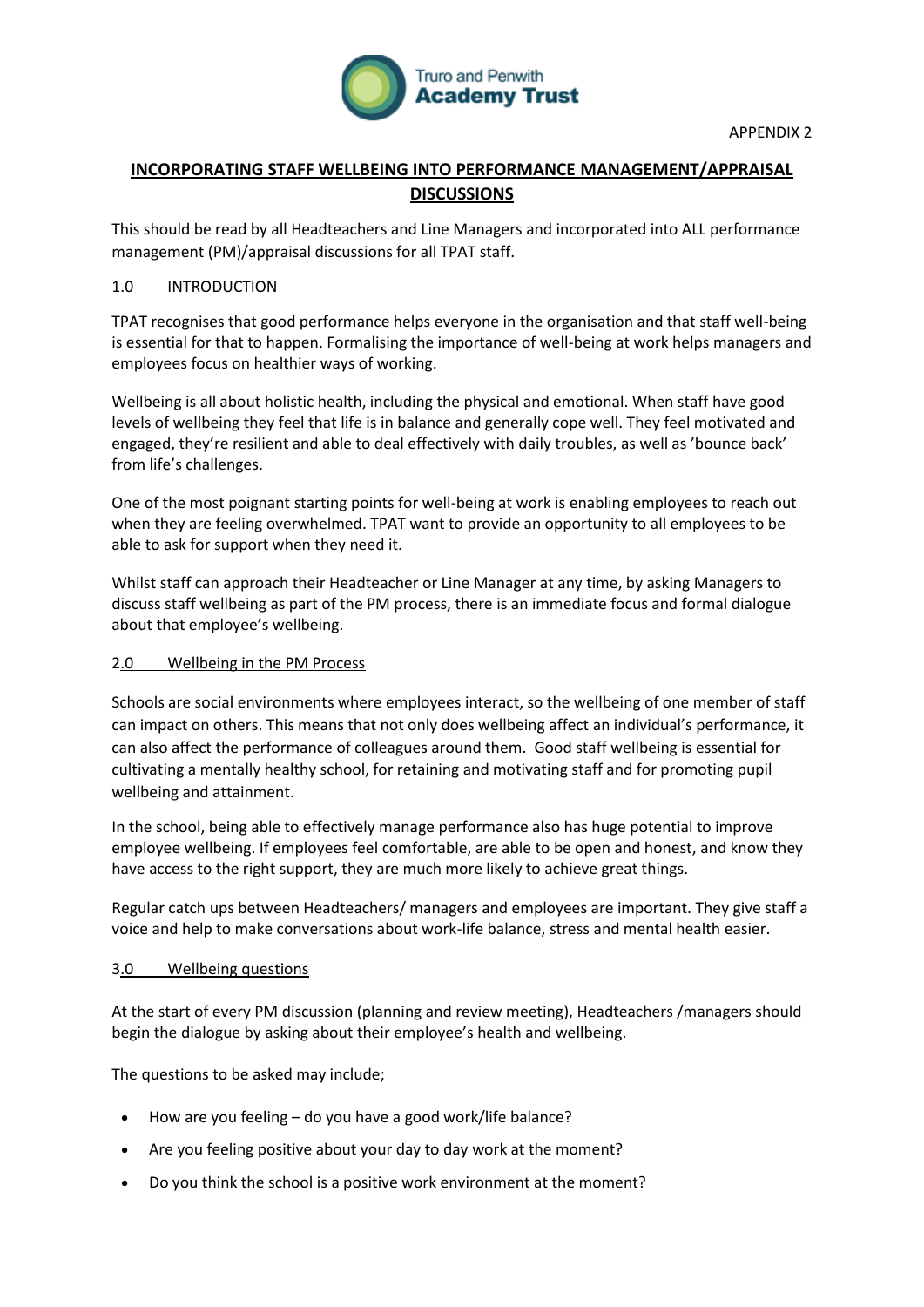

- Do you feel that there is a strong sense of belonging amongst the team at this school? Do you feel part of that team?
- Does the school communication style help engage staff and build good staff relationships? Is there a better way we could consider?
- Do you know where to find support for your own wellbeing if you need it?
- You are a valued member of the team. Can the school do any more to support your wellbeing (training, CPD, OH support, counselling etc.)?

#### 4.0 Recording

A written record of the wellbeing discussion (see appendix 1) should be retained and reviewed regularly, including at each PM discussion. If a Headteacher or Line Manager is concerned about an employee's wellbeing, they should contact TPAT HR for advice.